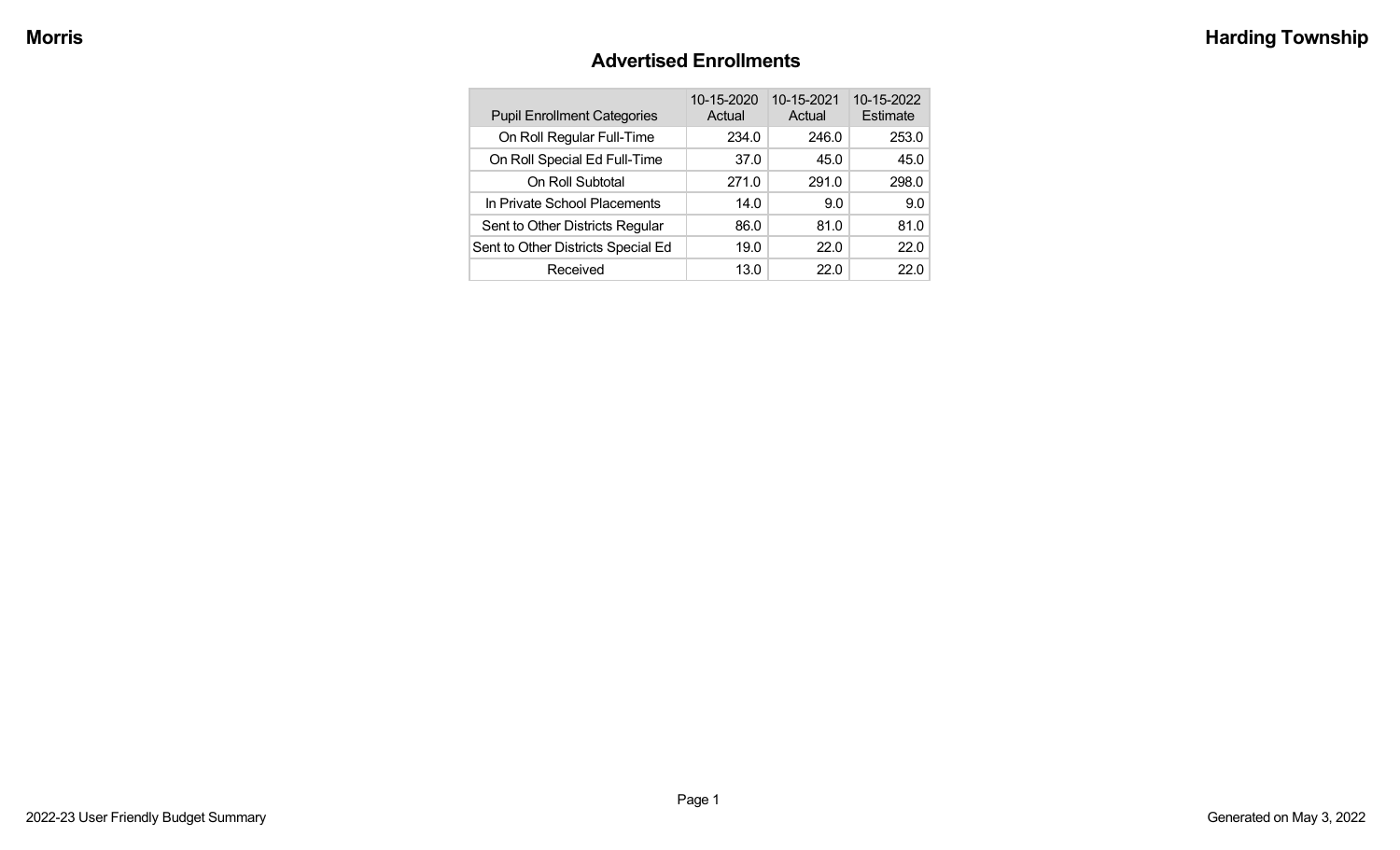#### **Advertised Revenues**

| <b>Budget Category</b>                             | Description                                          | Account      | 2020-21<br>Actual | 2021-22<br>Revised | 2022-23<br>Proposed |
|----------------------------------------------------|------------------------------------------------------|--------------|-------------------|--------------------|---------------------|
|                                                    | Local Tax Levy                                       | 10-1210      | 10,798,662        | 11,105,027         | 11,278,768          |
|                                                    | <b>Total Tuition</b>                                 | 10-1300      | 66,220            | 64,400             | 64,400              |
|                                                    | <b>Transportation Fees from Individuals</b>          | 10-1410      | $\mathbf{0}$      | 9,000              | 9,000               |
| <b>General Fund Revenues from Local Sources</b>    | Rents and Royalties                                  | 10-1910      | $\mathbf 0$       | 9,000              | 9,000               |
|                                                    | <b>Unrestricted Miscellaneous Revenues</b>           | 10-1XXX      | 275,470           | 62,500             | 62,500              |
|                                                    | Interest Earned On Current Expense Emergency Reserve | 10-1XXX      | 1,166             | $\mathbf 0$        | $\Omega$            |
|                                                    | <b>Total Revenues from Local Sources</b>             |              | 11,141,518        | 11,249,927         | 11,423,668          |
|                                                    | <b>Categorical Transportation Aid</b>                | 10-3121      | 319,770           | 319,770            | 319,770             |
|                                                    | <b>Extraordinary Aid</b>                             | 10-3131      | 335,675           | 250,000            | 250,700             |
| <b>General Fund Revenues from State Sources</b>    | <b>Categorical Special Education Aid</b>             | 10-3132      | 110,172           | 183,505            | 280,165             |
|                                                    | <b>Categorical Security Aid</b>                      | 10-3177      | 32,259            | 32,259             | 32,259              |
|                                                    | <b>Other State Aids</b>                              | 10-3XXX      | 36,761            | 0                  | $\Omega$            |
|                                                    | <b>Total Revenues from State Sources</b>             |              | 834,637           | 785,534            | 882,894             |
|                                                    | <b>Budgeted Fund Balance-Operating Budget</b>        | 10-303       | $\mathbf{0}$      | 368,260            | 361,022             |
| <b>General Fund Revenues from Other Sources</b>    | Withdrawal from Capital Reserve for Local Share      | 10-307       | $\mathbf 0$       | 250,000            | 250,000             |
|                                                    | <b>Other Financing Sources</b>                       | 10-5XXX      | 340,550           | 0                  | $\mathbf{0}$        |
|                                                    | Actual Revenues (Over)/Under Expenditures            |              | $-946,061$        | $\mathbf 0$        | $\Omega$            |
| <b>General Fund Revenues</b>                       | <b>Total Operating Budget</b>                        |              | 11,370,644        | 12,653,721         | 12,917,584          |
|                                                    | <b>Student Activity Fund Revenue</b>                 | 20-1760      | 2,765             | 0                  | $\Omega$            |
| Special Revenue Fund Revenues from Local Sources   | Scholarship Fund Revenue                             | 20-1770      | 22                | 0                  | $\Omega$            |
|                                                    | <b>Total Revenues from Local Sources</b>             | 20-1XXX      | 2,787             | 0                  | $\Omega$            |
|                                                    | Title I                                              | 20-4411-4416 | 40,839            | 40,874             | 34,662              |
|                                                    | Title II                                             | 20-4451-4455 | 7,260             | 8,859              | 8,767               |
|                                                    | Title IV                                             | 20-4471-4474 | 8,464             | 10,000             | 10,000              |
| Special Revenue Fund Revenues from Federal Sources | IDEA Part B (Handicapped)                            | 20-4420-4429 | 76,308            | 76,308             | 75,826              |
|                                                    | <b>CARES Act Education Stabilization Fund</b>        | 20-4530      | 32,476            | 32,683             | $\Omega$            |
|                                                    | Coronavirus Relief Fund (CRF)                        | 20-4532      | 10,377            | 10,377             | $\Omega$            |
|                                                    | Other                                                | 20-4XXX      | 24,643            | 24,643             | 24,664              |
|                                                    | <b>Total Revenues from Federal Sources</b>           |              | 200,367           | 203,744            | 153,919             |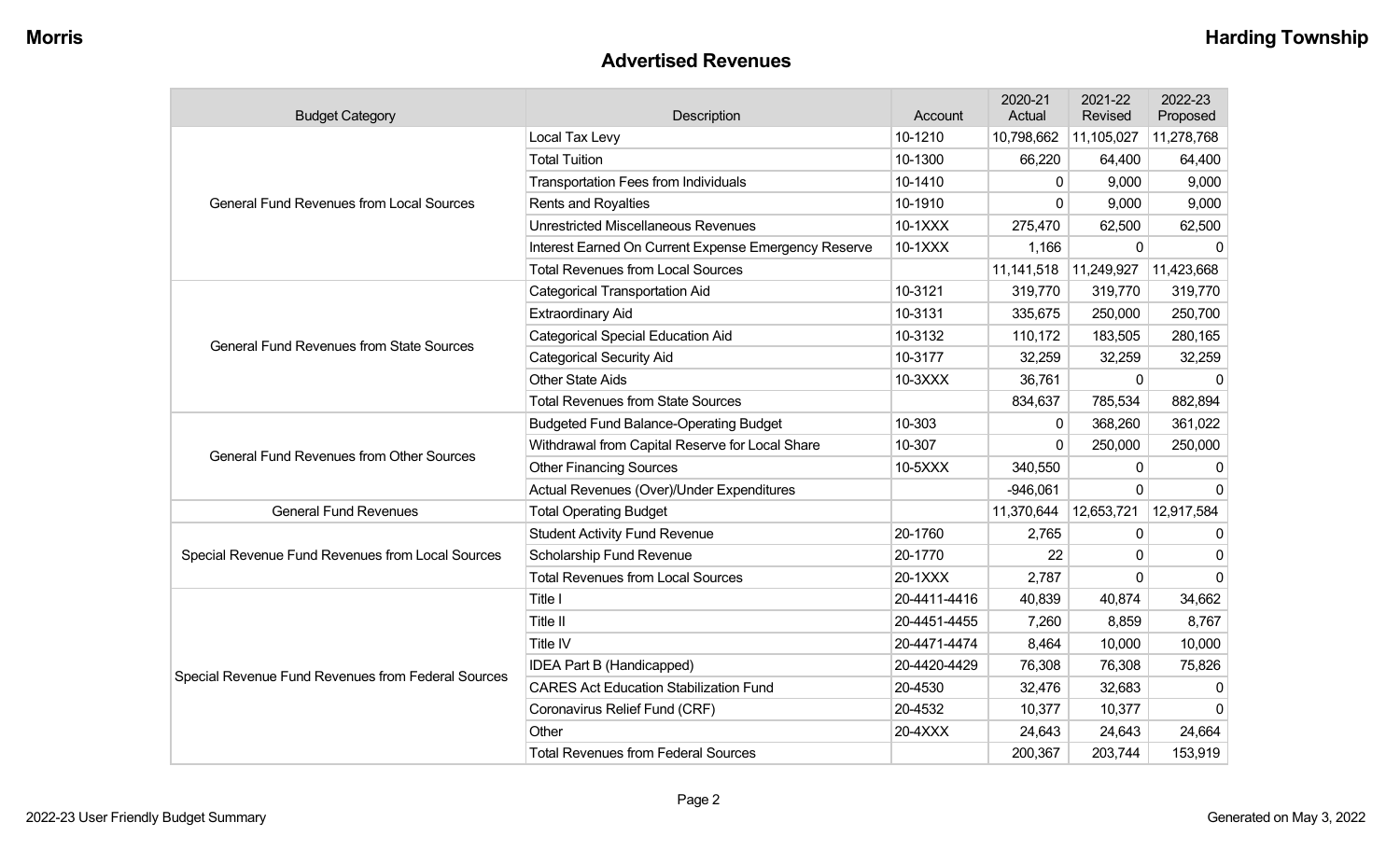#### **Advertised Revenues**

| <b>Budget Category</b>        | <b>Description</b>                             | Account | 2020-21<br>Actual | 2021-22<br>Revised | 2022-23<br>Proposed |
|-------------------------------|------------------------------------------------|---------|-------------------|--------------------|---------------------|
| Special Revenue Fund Revenues | <b>Total Grants and Entitlements</b>           |         | 211,591           | 203,744            | 153,919             |
| All Fund Revenues             | <b>Total Revenues/Sources</b>                  |         | 11,582,235        | 12,857,465         | 13,071,503          |
| Revenues Net of Transfers     | <b>Total Revenues/Sources Net of Transfers</b> |         | 11,582,235        | 12,857,465         | 13,071,503          |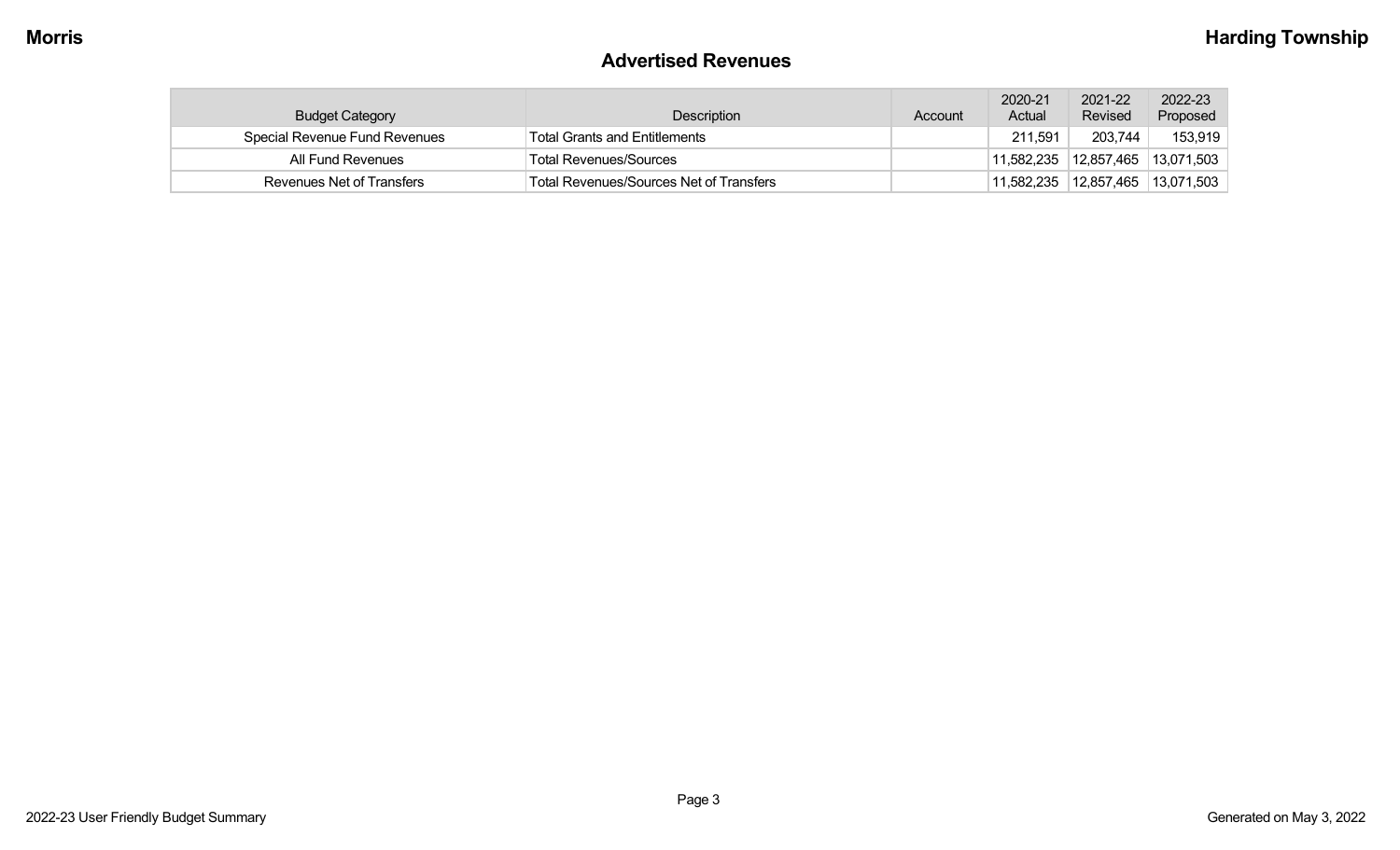# **Advertised Appropriations**

| <b>Budget Category</b>                             | Description                                                                        | Account        | 2020-21<br>Actual | 2021-22<br>Revised | 2022-23<br>Proposed |
|----------------------------------------------------|------------------------------------------------------------------------------------|----------------|-------------------|--------------------|---------------------|
|                                                    | <b>Regular Programs-Instruction</b>                                                | 11-1XX-100-XXX | 2,349,976         | 2,490,985          | 2,530,693           |
|                                                    | <b>Special Education-Instruction</b>                                               | 11-2XX-100-XXX | 920,960           | 998,992            | 989,905             |
| General Fund Current Expenses for Instruction      | <b>Basic Skills/Remedial-Instruction</b>                                           | 11-230-100-XXX | 81,372            | 86,780             | 95,320              |
|                                                    | School-Sponsored Cocurricular or Extracurricular Activities-Instruction            | 11-401-100-XXX | 49,943            | 84,300             | 99,025              |
|                                                    | School-Sponsored Athletics-Instruction                                             | 11-402-100-XXX | 29,144            | 71,600             | 71,663              |
|                                                    | <b>Summer School</b>                                                               | 11-422-XXX-XXX | 9,152             | 11,700             | 11,000              |
|                                                    | Undistributed Expenditures-Instruction (Tuition)                                   | 11-000-100-XXX | 2,724,982         | 2,876,720          | 2,731,817           |
|                                                    | Undistributed Expenditures-Attendance and Social Work                              | 11-000-211-XXX | 63,027            | 65,934             | 68,780              |
|                                                    | Undistributed Expenditures-Health Services                                         | 11-000-213-XXX | 57,902            | 61,240             | 63,800              |
|                                                    | Undistributed Expenditures-Speech, OT, PT and Related Services                     | 11-000-216-XXX | 135,223           | 117,135            | 132,420             |
|                                                    | Undistributed Expenditures-Other Support Services, Students-Extraordinary Services | 11-000-217-XXX | 41,455            | 50,000             | 45,000              |
|                                                    | Undistributed Expenditures-Guidance                                                | 11-000-218-XXX | 70,365            | 72,485             | 114,020             |
|                                                    | Undistributed Expenditures-Child Study Teams                                       | 11-000-219-XXX | 378,920           | 458,869            | 473,452             |
|                                                    | Undistributed Expenditures-Improvement of Instruction Services                     | 11-000-221-XXX | 164,467           | 180,919            | 186,620             |
| General Fund Current Expenses for Support Services | Undistributed Expenditures-Education Media Services/Library                        | 11-000-222-XXX | 125,658           | 155,275            | 155,275             |
|                                                    | Undistributed Expenditures-Instructional Staff Training Services                   | 11-000-223-XXX | 4,034             | 29,500             | 17,500              |
|                                                    | Undistributed Expenditures-Support Services-General Administration                 | 11-000-230-XXX | 356,190           | 425,562            | 446,712             |
|                                                    | Undistributed Expenditures-Support Services-School Administration                  | 11-000-240-XXX | 40,536            | 42,090             | 38,214              |
|                                                    | Undistributed Expenditures-Central Services                                        | 11-000-251-XXX | 146,108           | 147,367            | 152,367             |
|                                                    | Undistributed Expenditures-Administrative InformationTechnology                    | 11-000-252-XXX | 75,469            | 81,000             | 60,000              |
|                                                    | Undistributed Expenditures-Operation and Maintenance of Plant Services             | 11-000-26X-XXX | 929,115           | 1,199,865          | 1,256,508           |
|                                                    | Undistributed Expenditures-Student Transportation Services                         | 11-000-270-XXX | 1,172,984         | 1,207,845          | 1,311,211           |
|                                                    | Personal Services-Employee Benefits                                                | 11-XXX-XXX-2XX | 1,398,926         | 1,448,274          | 1,576,998           |
|                                                    | <b>Total Undistributed Expenditures</b>                                            |                | 7,885,361         | 8,620,080          | 8,830,694           |
| <b>General Fund Current Expenses</b>               | <b>Total General Current Expense</b>                                               |                | 11,325,908        | 12,364,437         | 12,628,300          |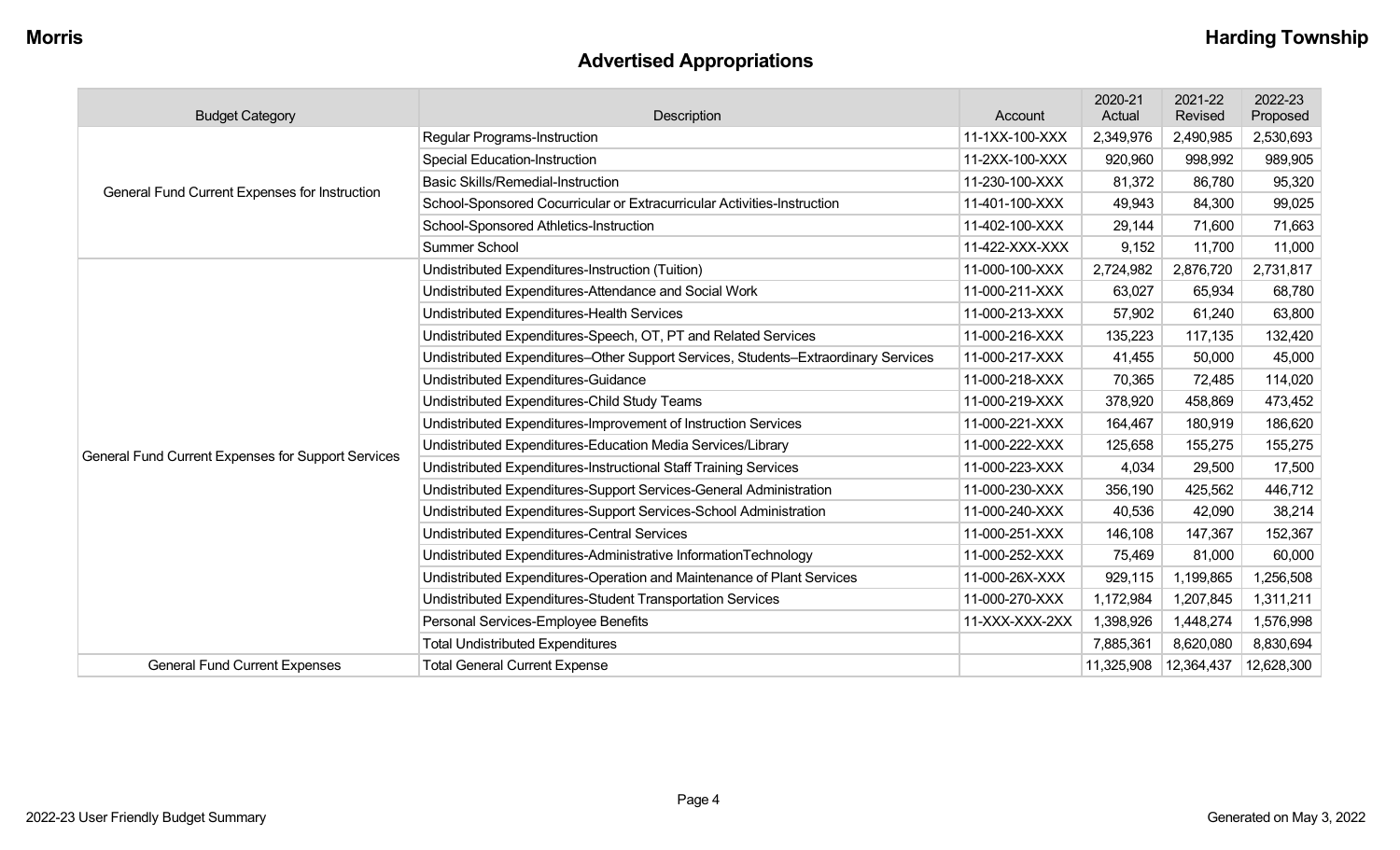# **Advertised Appropriations**

| <b>Budget Category</b>                             | Description                                      | Account        | 2020-21<br>Actual | 2021-22<br>Revised | 2022-23<br>Proposed     |
|----------------------------------------------------|--------------------------------------------------|----------------|-------------------|--------------------|-------------------------|
|                                                    | Equipment                                        | 12-XXX-XXX-730 | 39,914            | 36,500             | 36,500                  |
|                                                    | Facilities Acquisition and Construction Services | 12-000-400-XXX | 4,822             | 2,784              | 2,784                   |
| <b>Capital Outlay</b>                              | Capital Reserve-Transfer to Capital Projects     | 12-000-400-931 | 0                 | 250,000            | 250,000                 |
|                                                    | <b>Total Capital Outlay</b>                      |                | 44,736            | 289,284            | 289,284                 |
| General Fund Expenses and Transfers                | <b>General Fund Grand Total</b>                  |                | 11,370,644        | 12,653,721         | 12,917,584              |
|                                                    | Title I                                          | 20-XXX-XXX-XXX | 40,839            | 40,874             | 34,662                  |
|                                                    | Title II                                         | 20-XXX-XXX-XXX | 7,260             | 8,859              | 8,767                   |
|                                                    | Title IV                                         | 20-XXX-XXX-XXX | 8,464             | 10,000             | 10,000                  |
|                                                    | IDEA Part B (Handicapped)                        | 20-XXX-XXX-XXX | 76,308            | 76,308             | 75,826                  |
| Special Revenue Fund Expenses for Federal Projects | <b>CARES Act Education Stabilization Fund</b>    | 20-477-XXX-XXX | 32,476            | 32,683             | $\Omega$                |
|                                                    | Other                                            | 20-XXX-XXX-XXX | 24,643            | 24,643             | 24,664                  |
|                                                    | Coronavirus Relief Fund (CRF) Grant Program      | 20-479-XXX-XXX | 10,377            | 10,377             | 0                       |
|                                                    | <b>Total Federal Projects</b>                    | 20-XXX-XXX-XXX | 200,367           | 203,744            | 153,919                 |
| Special Revenue Fund Expenses                      | <b>Total Special Revenue Funds</b>               |                | 211,591           | 203,744            | 153,919                 |
| All Fund Expenses                                  | <b>Total Expenditures/Appropriations</b>         |                | 11,582,235        | 12,857,465         | 13,071,503              |
| <b>Expenses Net of Transfers</b>                   | <b>Total Expenditures Net of Transfers</b>       |                | 11,582,235        |                    | 12,857,465   13,071,503 |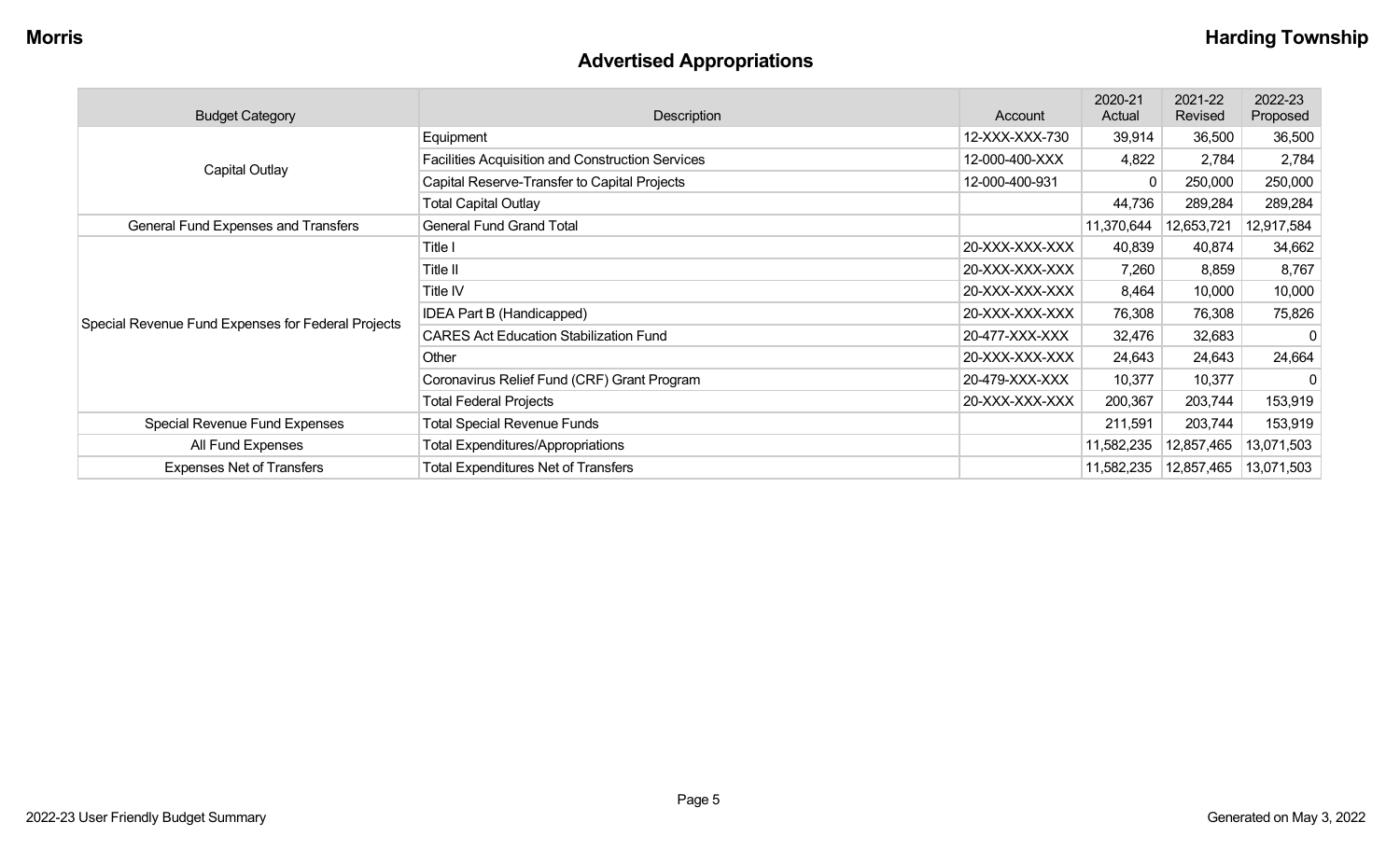# **Advertised Recapitulation of Balances**

| <b>Fund Balance Category</b>                   | <b>Budget Category</b>                                           | <b>Audited</b><br><b>Balance</b><br>06/30/2020 | Audited<br><b>Balance</b><br>06/30/2021 | Estimated<br><b>Balance</b><br>06/30/2022 | Estimated<br><b>Balance</b><br>06/30/2023 |
|------------------------------------------------|------------------------------------------------------------------|------------------------------------------------|-----------------------------------------|-------------------------------------------|-------------------------------------------|
| Unrestricted                                   | <b>General Operating Budget</b>                                  | 449,461                                        | 592,528                                 | 730,385                                   | 506,149                                   |
|                                                | Repayment of Debt                                                | 0                                              |                                         |                                           |                                           |
|                                                | Capital Reserve                                                  | 184,715                                        | 1,025,265                               | 775,265                                   | 525,265                                   |
|                                                | <b>Adult Education Programs</b>                                  | 0                                              |                                         |                                           |                                           |
|                                                | Maintenance Reserve                                              | 0                                              |                                         |                                           | 0                                         |
|                                                | Legal Reserve                                                    | 592,132                                        | 466,903                                 | 136,786                                   |                                           |
| <b>Restricted for General Operating Budget</b> | Unemployment Fund                                                | 38,233                                         | 45,748                                  | 45,748                                    | 45,748                                    |
|                                                | <b>Tuition Reserve</b>                                           | 0                                              |                                         |                                           |                                           |
|                                                | <b>Current Expense Emergency Reserve</b>                         | 0                                              | $\Omega$                                | 0                                         | 0                                         |
|                                                | Impact Aid Reserve for General Expenses (Sections 8002 and 8003) | 0                                              | $\Omega$                                | $\Omega$                                  | 0                                         |
|                                                | Impact Aid Reserve for Capital Expenses (Sections 8007 and 8008) | 0                                              |                                         |                                           | 0                                         |
|                                                | <b>Student Activity Fund</b>                                     | 13,572                                         | 6,113                                   | 6,113                                     | 6,113                                     |
| Restricted for Special Revenue Fund            | Scholarship Fund                                                 | 15,759                                         | 14,781                                  | 14,781                                    | 14,781                                    |
| Restricted for Repayment of Debt               | Restricted for Repayment of Debt                                 | 0                                              | 0                                       |                                           | 0                                         |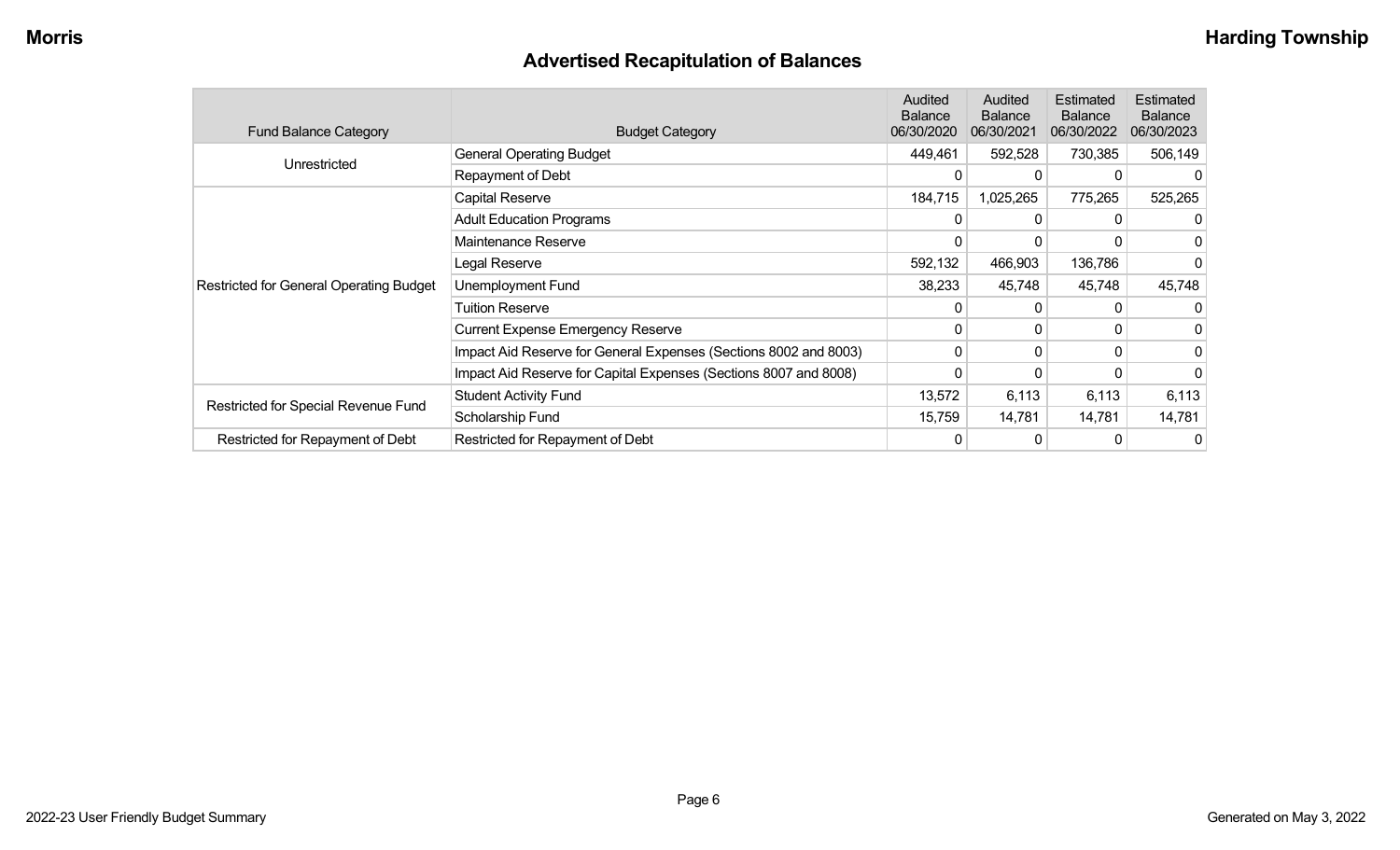#### **Advertised Per Pupil Cost Calculations**

| Per Pupil Cost Calculations                       | 2019-20<br><b>Actual Costs</b> | 2020-21<br><b>Actual Costs</b> | 2021-22<br><b>Original Budget</b> | 2021-22<br><b>Revised Budget</b> | 2022-23<br><b>Proposed Budget</b> |
|---------------------------------------------------|--------------------------------|--------------------------------|-----------------------------------|----------------------------------|-----------------------------------|
| <b>Total Budgetary Comparative Per Pupil Cost</b> | \$25,737                       | \$27,025                       | \$26,826                          | \$28,209                         | \$28,571                          |
| <b>Total Classroom Instruction</b>                | \$13,931                       | \$15,682                       | \$14,901                          | \$15,669                         | \$15,683                          |
| <b>Classroom-Salaries and Benefits</b>            | \$13,281                       | \$15,208                       | \$14,251                          | \$14,985                         | \$15,075                          |
| Classroom-General Supplies and Textbooks          | \$438                          | \$284                          | \$438                             | \$461                            | \$386                             |
| <b>Classroom-Purchased Services</b>               | \$212                          | \$190                          | \$212                             | \$223                            | \$221                             |
| <b>Total Support Services</b>                     | \$4,939                        | \$4,715                        | \$4,704                           | \$4,946                          | \$5,184                           |
| Support Services-Salaries and Benefits            | \$4,292                        | \$3,896                        | \$3,639                           | \$3,826                          | \$4,147                           |
| <b>Total Administrative Costs</b>                 | \$2,738                        | \$2,628                        | \$2,415                           | \$2,540                          | \$2,478                           |
| <b>Administration Salaries and Benefits</b>       | \$1,918                        | \$1,803                        | \$1,673                           | \$1,759                          | \$1,617                           |
| Total Operations and Maintenance of Plant         | \$3,476                        | \$3,567                        | \$4,105                           | \$4,317                          | \$4,428                           |
| Operations and Maintenance-Salaries and Benefits  | \$839                          | \$798                          | \$826                             | \$868                            | \$908                             |
| Board Contribution to Food Services               | \$0                            | \$0                            | \$0                               | \$0                              | \$0                               |
| <b>Total Extracurricular Costs</b>                | \$596                          | \$368                          | \$641                             | \$674                            | \$731                             |
| <b>Total Equipment Costs</b>                      | \$74                           | \$145                          | \$119                             | \$125                            | \$122                             |
| Legal Costs                                       | \$260                          | \$141                          | \$60                              | \$64                             | \$84                              |
| Employee Benefits as a percentage of salaries*    | 26.91%                         | 29.54%                         | 28.66%                            | 28.66%                           | 30.37%                            |

\*Does not include pension and social security paid by the State on-behalf of the district.

\*\*Federal and State funds in the blended resource school-based budgets.

The information presented in columns 1 through 3 as well as the related descriptions of the per pupil cost calculations are contained in the Taxpayers' Guide to Education Spending and can be found on the Department of Education's Internet website: http://www.state.nj.us/education/guide/. This publication is also available in the board office and public libraries. The same calculations were performed using the 2021-22 revised appropriations and the 2022-23 budgeted appropriations presented in this advertised budget. Total Budgetary Comparative Per Pupil Cost is defined as current expense exclusive of tuition expenditures, transportation, residential costs, and judgments against the school district. For all years it also includes the restricted entitlement aids. With the exception of Total Equipment Cost, each of the other per pupil cost calculations presented is a component of the total comparative per pupil cost, although all components are not shown.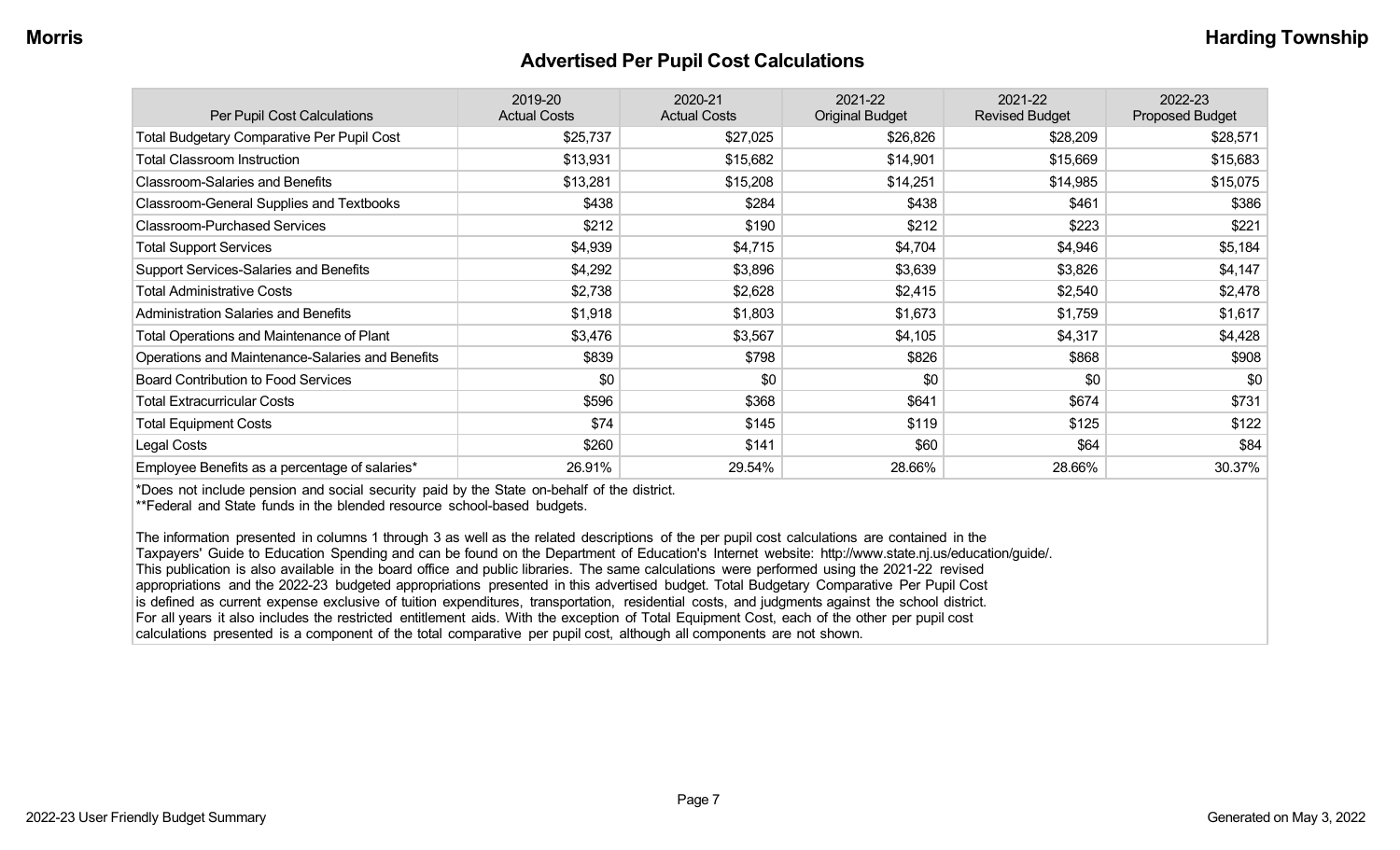# **Shared Services**

| <b>Shared Service</b><br>Category Type | <b>Shared Service Category Description</b>                 | Amount<br>Saved<br>(Optional) |
|----------------------------------------|------------------------------------------------------------|-------------------------------|
| <b>Business Services</b>               | Educational Data Services Instead of Purchasing Department | 45,000                        |
| Municipal/Public Works                 | Sharing of Snow Plowing and use of salt for road surfaces  | 12.500                        |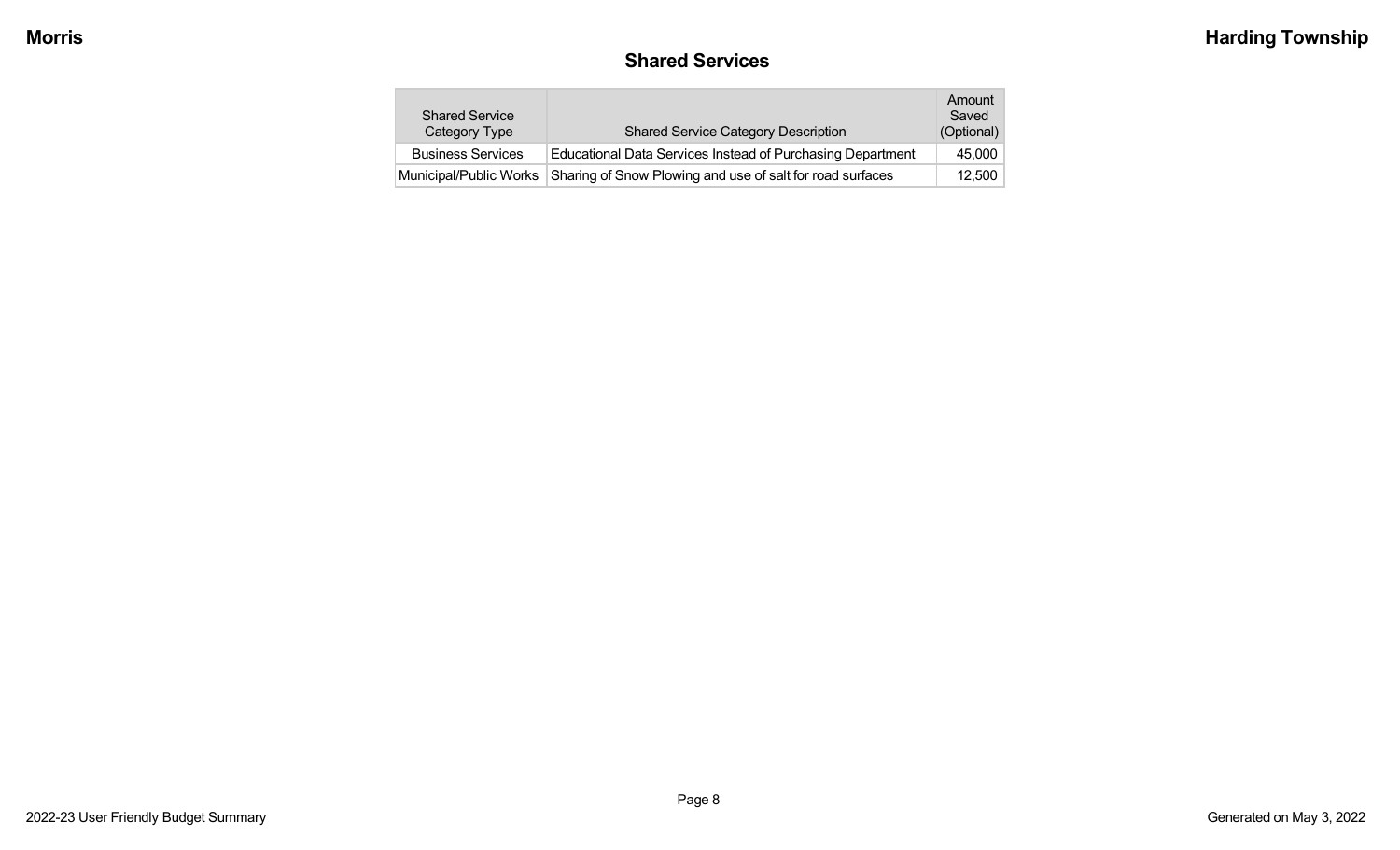### **Estimated Tax Rates**

| Municipality     | Category                                                                                                           | Amount        |
|------------------|--------------------------------------------------------------------------------------------------------------------|---------------|
|                  | (A) General Fund School Levy                                                                                       | 11,191,897    |
|                  | (D) Total School Levy                                                                                              | 11,191,897    |
|                  | (B) Estimated Net Taxable Valuation (as of 10/01/21)                                                               | 2,106,945,939 |
|                  | (H) Estimated Equalized Valuation (as of 10/01/21)                                                                 | 2,218,934,654 |
| Harding Township | (C) Estimated 2022-23 General Fund School Tax Rate, Without Repayment of Debt or Adjustments=100x(A)/(B)           | 0.5312        |
|                  | (F) Estimated 2022-23 Total School Tax Rate, With Repayment of Debt and Adjustments=100x(D)/(B)                    | 0.5312        |
|                  | (I) Estimated 2022-23 Equalized General Fund School Tax Rate, Without Repayment of Debt or Adjustments=100x(A)/(H) | 0.5044        |
|                  | (L) Estimated 2022-23 Equalized Total School Tax Rate, With Repayment of Debt and Adjustments=100x(D)/(H)          | 0.5044        |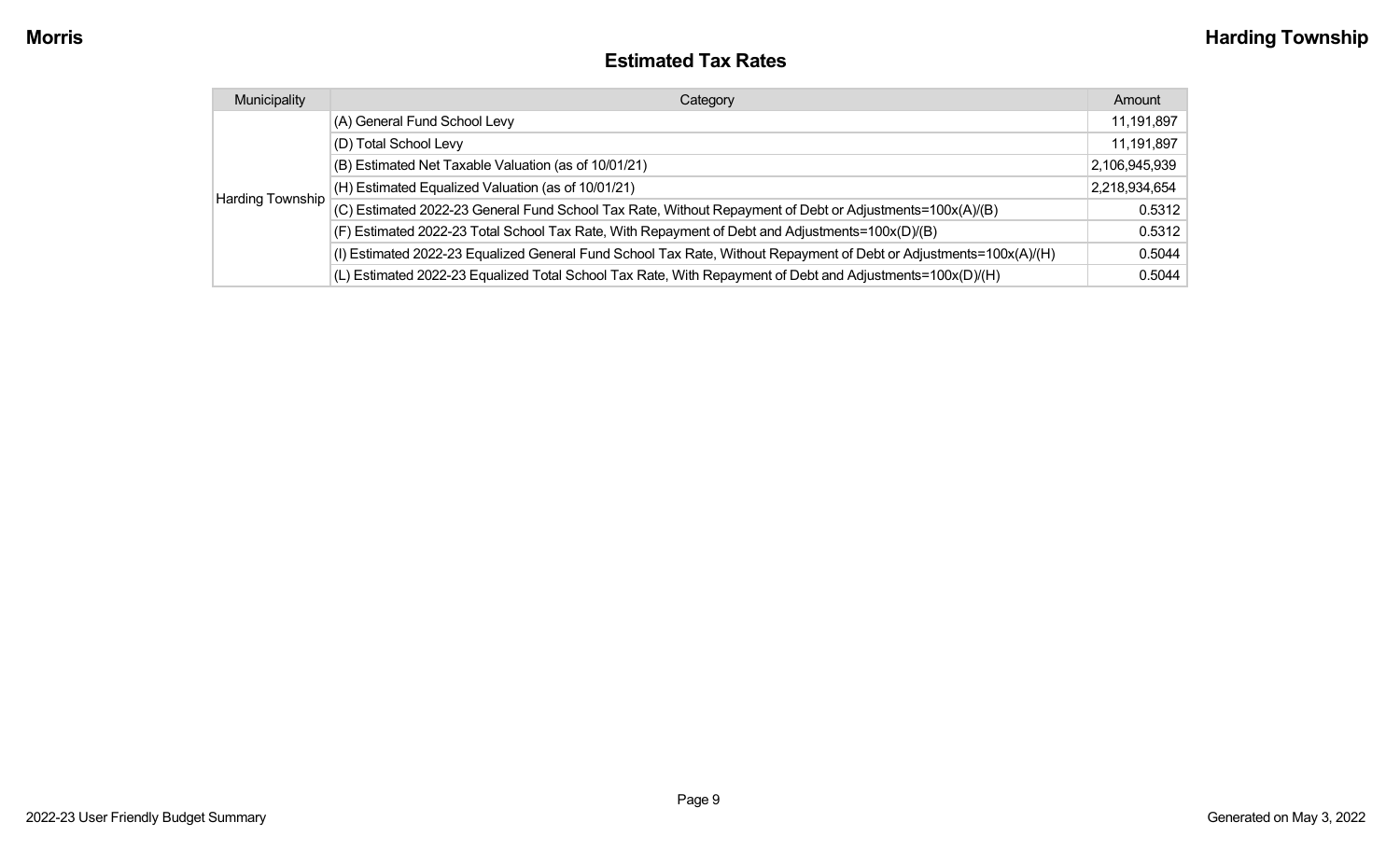| Name                     | Category                                                                                  | Measure                       |
|--------------------------|-------------------------------------------------------------------------------------------|-------------------------------|
|                          | <b>Job Title</b>                                                                          | <b>Business Administrator</b> |
|                          | Job Title II                                                                              | N/A                           |
|                          | <b>Base Annual Salary Amount</b>                                                          | \$32,500                      |
|                          | Full-Time Equivalent (FTE)                                                                | 1.0                           |
|                          | Shared with Another District?                                                             | N                             |
|                          | <b>Shared County</b>                                                                      | None Reported                 |
|                          | <b>Shared District</b>                                                                    | None Reported                 |
|                          | <b>Job Title Other District</b>                                                           | None Reported                 |
|                          | Member of Collective Bargaining Unit (CBU)?                                               | N                             |
|                          | <b>Beginning Date of Contract</b>                                                         | 07/01/21                      |
|                          | <b>End Date of Contract</b>                                                               | 06/30/22                      |
|                          | <b>Contracted Number of Annual Work Days</b>                                              | 120                           |
|                          | Contracted Number of Annual Vacation Days                                                 | $\mathbf 0$                   |
|                          | <b>Contracted Number of Annual Sick Days</b>                                              | $\mathbf{0}$                  |
| <b>Beverly Vlietstra</b> | <b>Contracted Number of Annual Personal Days</b>                                          | 0                             |
|                          | <b>Contracted Number of Annual Consulting Days</b>                                        | $\Omega$                      |
|                          | Number of Other Contracted Non-Working Days                                               | 240                           |
|                          | Description of Other Contracted Non-Working Days                                          | <b>Pursuant to Contract</b>   |
|                          | <b>Total Allowances Amount</b>                                                            | \$0                           |
|                          | <b>Total Bonuses Amount</b>                                                               | \$0                           |
|                          | <b>Total Stipends Amount</b>                                                              | \$0                           |
|                          | District Contributions Above Teacher Contract for Insurance (Health, Dental, Life, Other) | \$0                           |
|                          | District Contributions Above Teacher Contract for Retirement Plans                        | \$0                           |
|                          | <b>Total Contractual Post-Employment Benefit Amount</b>                                   | \$0                           |
|                          | Contractual Post-Employment Benefit Description of Payout of Sick days                    | No Benefits                   |
|                          | Contractual Post-Employment Benefit Description of Payout of Vacation days                | No Benefits                   |
|                          | Contractual Post-Employment Benefit Description of Payout of Personal days                | No Benefits                   |
|                          | Contractual Post-Employment Benefit Description of Other Benefits 1                       | None Reported                 |
|                          | Contractual Post-Employment Benefit Description of Other Benefits 2                       | None Reported                 |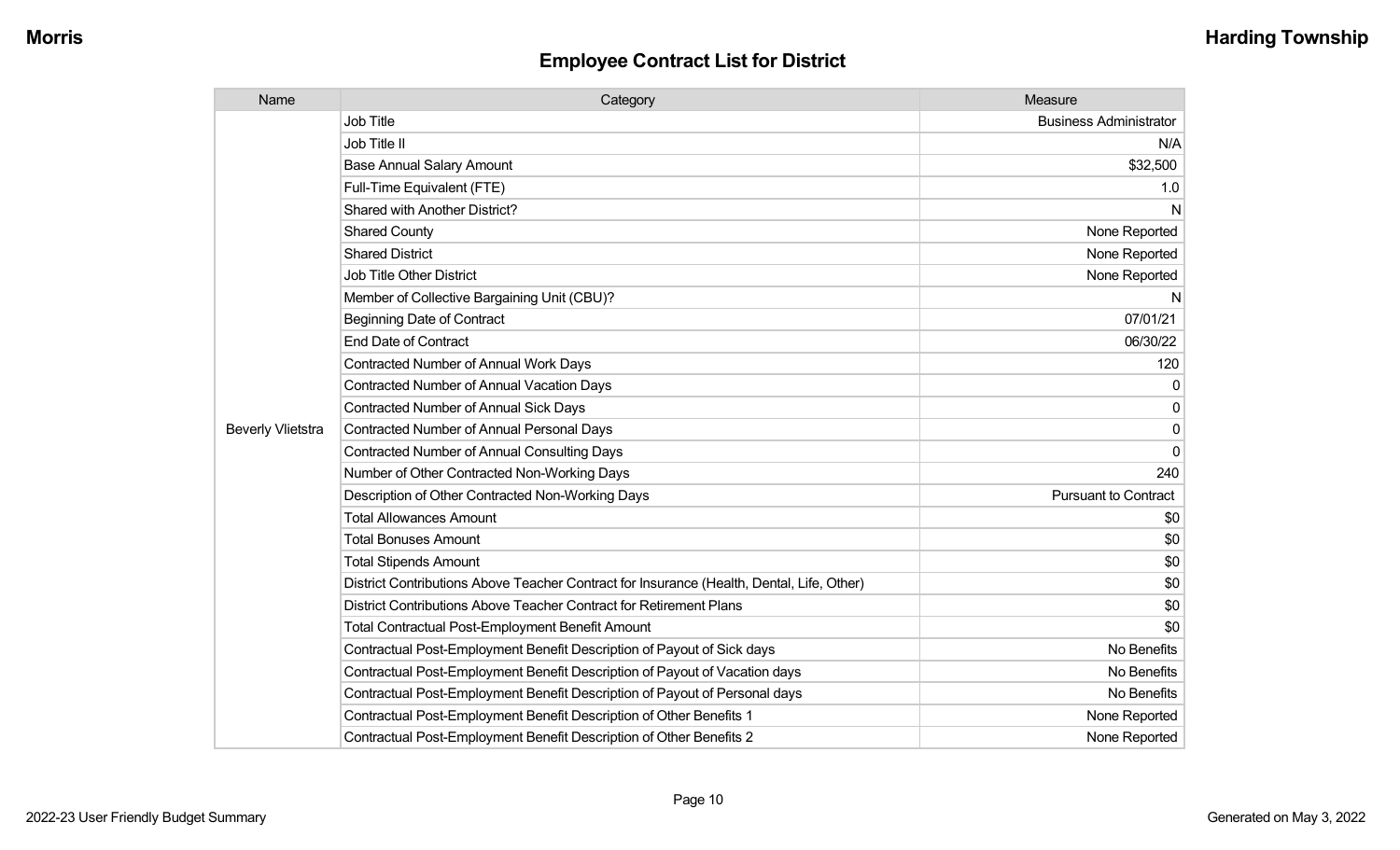| Name                     | Category                                                                                 | Measure                                 |
|--------------------------|------------------------------------------------------------------------------------------|-----------------------------------------|
|                          | Contractual Post-Employment Benefit Description of Other Benefits 3                      | None Reported                           |
|                          | Total Other/In-Kind Remuneration Amount                                                  | \$0                                     |
|                          | Description of Other/In-Kind Remuneration Annual Option to Buyback Sick Time in Cash     | None Reported                           |
|                          | Description of Other/In-Kind Remuneration Annual Option to Buyback Vacation Time in Cash | None Reported                           |
|                          | Description of Other/In-Kind Remuneration Annual Option to Buyback Personal Time in Cash | None Reported                           |
| <b>Beverly Vlietstra</b> | Description of Other/In-Kind Remuneration Annual Option to Other Remuneration 1          | None Reported                           |
|                          | Description of Other/In-Kind Remuneration Annual Option to Other Remuneration 2          | None Reported                           |
|                          | Description of Other/In-Kind Remuneration Annual Option to Other Remuneration 3          | None Reported                           |
|                          | <b>Additional Comment 1</b>                                                              | None Reported                           |
|                          | <b>Additional Comment 2</b>                                                              | None Reported                           |
|                          | <b>Additional Comment 3</b>                                                              | None Reported                           |
|                          | <b>Job Title</b>                                                                         | Coordinator/Director/Manager/Supervisor |
|                          | Job Title II                                                                             | N/A                                     |
|                          | <b>Base Annual Salary Amount</b>                                                         | \$117,200                               |
|                          | Full-Time Equivalent (FTE)                                                               | 1.0                                     |
|                          | Shared with Another District?                                                            |                                         |
|                          | <b>Shared County</b>                                                                     | None Reported                           |
|                          | <b>Shared District</b>                                                                   | None Reported                           |
|                          | Job Title Other District                                                                 | None Reported                           |
|                          | Member of Collective Bargaining Unit (CBU)?                                              |                                         |
| Christopher Magno        | <b>Beginning Date of Contract</b>                                                        | 07/01/21                                |
|                          | <b>End Date of Contract</b>                                                              | 06/30/22                                |
|                          | Contracted Number of Annual Work Days                                                    | 240                                     |
|                          | Contracted Number of Annual Vacation Days                                                | 20                                      |
|                          | Contracted Number of Annual Sick Days                                                    | 12                                      |
|                          | <b>Contracted Number of Annual Personal Days</b>                                         | 5                                       |
|                          | Contracted Number of Annual Consulting Days                                              | $\mathbf 0$                             |
|                          | Number of Other Contracted Non-Working Days                                              | 104                                     |
|                          | Description of Other Contracted Non-Working Days                                         | Weekends/Holidays                       |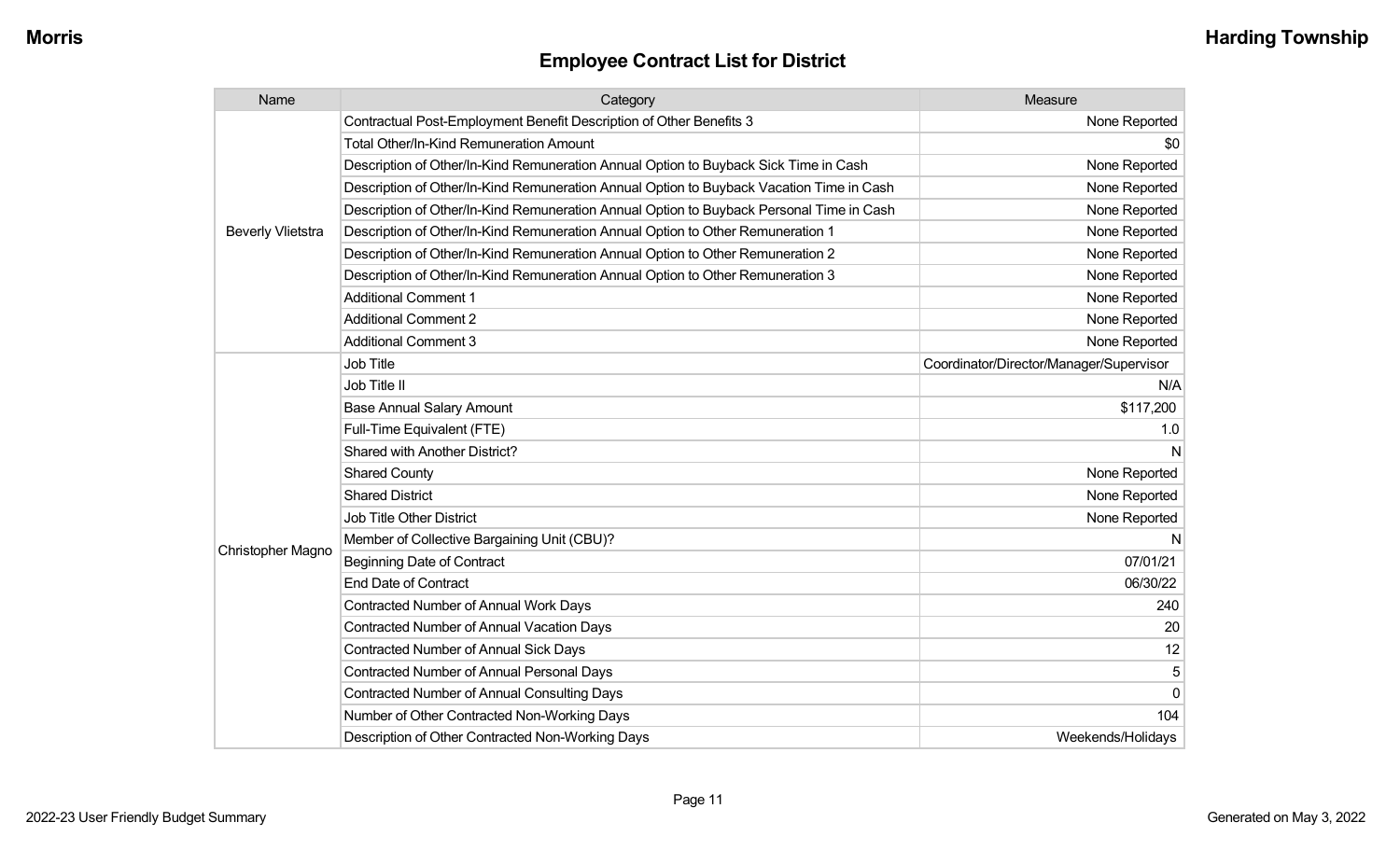| Name              | Category                                                                                  | Measure                  |
|-------------------|-------------------------------------------------------------------------------------------|--------------------------|
|                   | <b>Total Allowances Amount</b>                                                            | \$0                      |
|                   | <b>Total Bonuses Amount</b>                                                               | \$0                      |
|                   | <b>Total Stipends Amount</b>                                                              | \$0                      |
|                   | District Contributions Above Teacher Contract for Insurance (Health, Dental, Life, Other) | \$0                      |
|                   | District Contributions Above Teacher Contract for Retirement Plans                        | \$0                      |
|                   | <b>Total Contractual Post-Employment Benefit Amount</b>                                   | \$28,305                 |
|                   | Contractual Post-Employment Benefit Description of Payout of Sick days                    | <b>Maximum Permitted</b> |
|                   | Contractual Post-Employment Benefit Description of Payout of Vacation days                | Maximum per Contract     |
|                   | Contractual Post-Employment Benefit Description of Payout of Personal days                | Maximum per Contract     |
|                   | Contractual Post-Employment Benefit Description of Other Benefits 1                       | None Reported            |
| Christopher Magno | Contractual Post-Employment Benefit Description of Other Benefits 2                       | None Reported            |
|                   | Contractual Post-Employment Benefit Description of Other Benefits 3                       | None Reported            |
|                   | Total Other/In-Kind Remuneration Amount                                                   | \$0                      |
|                   | Description of Other/In-Kind Remuneration Annual Option to Buyback Sick Time in Cash      | None Reported            |
|                   | Description of Other/In-Kind Remuneration Annual Option to Buyback Vacation Time in Cash  | None Reported            |
|                   | Description of Other/In-Kind Remuneration Annual Option to Buyback Personal Time in Cash  | None Reported            |
|                   | Description of Other/In-Kind Remuneration Annual Option to Other Remuneration 1           | None Reported            |
|                   | Description of Other/In-Kind Remuneration Annual Option to Other Remuneration 2           | None Reported            |
|                   | Description of Other/In-Kind Remuneration Annual Option to Other Remuneration 3           | None Reported            |
|                   | <b>Additional Comment 1</b>                                                               | None Reported            |
|                   | <b>Additional Comment 2</b>                                                               | None Reported            |
|                   | <b>Additional Comment 3</b>                                                               | None Reported            |
|                   | Job Title                                                                                 | Principal                |
|                   | Job Title II                                                                              | N/A                      |
|                   | <b>Base Annual Salary Amount</b>                                                          | \$145,200                |
| Mary Donohue      | Full-Time Equivalent (FTE)                                                                | 1.0                      |
|                   | Shared with Another District?                                                             | N                        |
|                   | <b>Shared County</b>                                                                      | None Reported            |
|                   | <b>Shared District</b>                                                                    | None Reported            |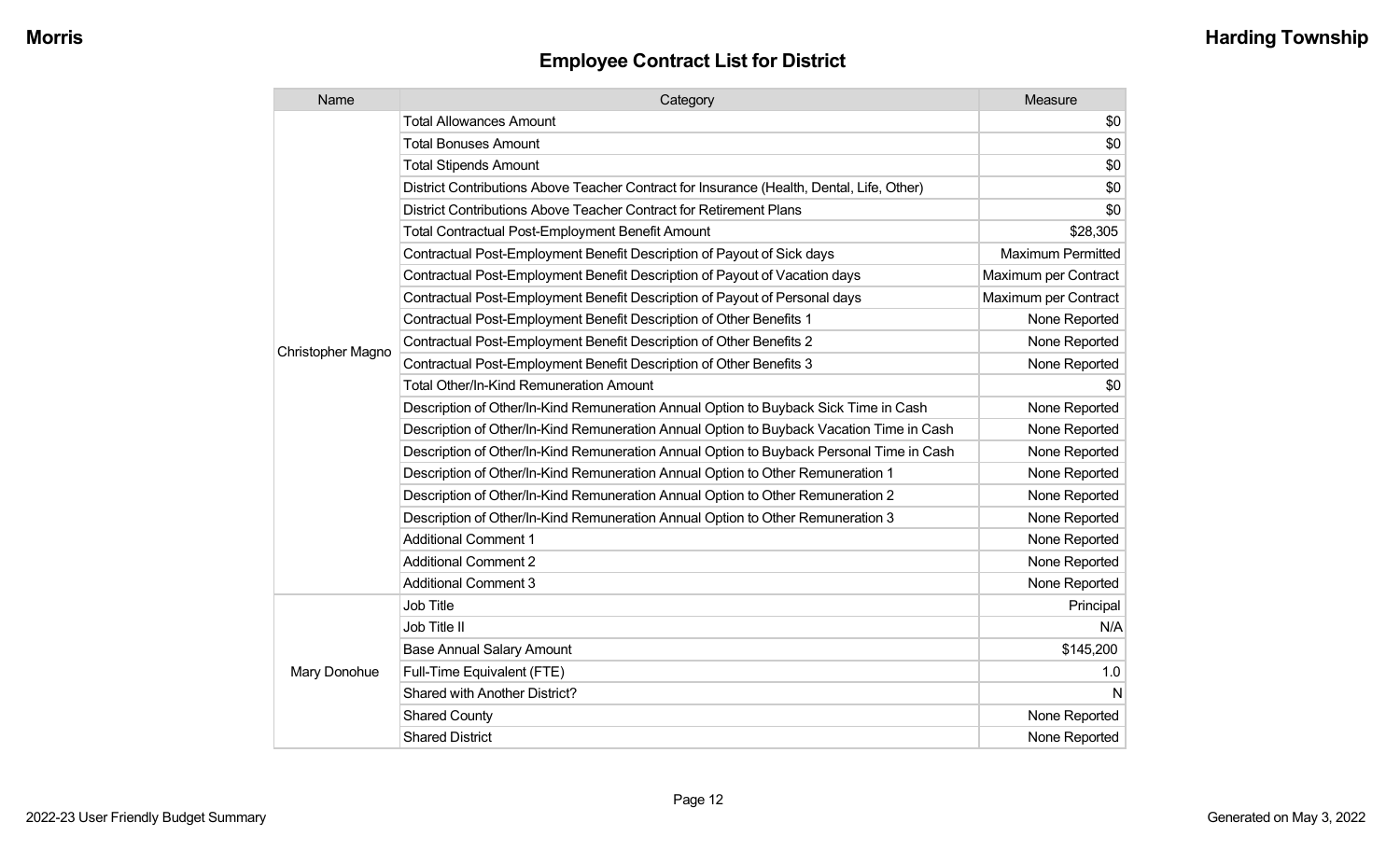| Name         | Category                                                                                  | Measure              |
|--------------|-------------------------------------------------------------------------------------------|----------------------|
| Mary Donohue | <b>Job Title Other District</b>                                                           | None Reported        |
|              | Member of Collective Bargaining Unit (CBU)?                                               | N                    |
|              | <b>Beginning Date of Contract</b>                                                         | 07/01/21             |
|              | <b>End Date of Contract</b>                                                               | 06/30/22             |
|              | Contracted Number of Annual Work Days                                                     | 240                  |
|              | <b>Contracted Number of Annual Vacation Days</b>                                          | 20                   |
|              | <b>Contracted Number of Annual Sick Days</b>                                              | 12                   |
|              | <b>Contracted Number of Annual Personal Days</b>                                          | 5                    |
|              | Contracted Number of Annual Consulting Days                                               | $\Omega$             |
|              | Number of Other Contracted Non-Working Days                                               | 104                  |
|              | Description of Other Contracted Non-Working Days                                          | Weekends/Holidays    |
|              | <b>Total Allowances Amount</b>                                                            | \$0                  |
|              | <b>Total Bonuses Amount</b>                                                               | \$0                  |
|              | <b>Total Stipends Amount</b>                                                              | \$0                  |
|              | District Contributions Above Teacher Contract for Insurance (Health, Dental, Life, Other) | \$0                  |
|              | District Contributions Above Teacher Contract for Retirement Plans                        | \$0                  |
|              | <b>Total Contractual Post-Employment Benefit Amount</b>                                   | \$31,710             |
|              | Contractual Post-Employment Benefit Description of Payout of Sick days                    | Maximum permitted    |
|              | Contractual Post-Employment Benefit Description of Payout of Vacation days                | Maximum per contract |
|              | Contractual Post-Employment Benefit Description of Payout of Personal days                | Maximum per contract |
|              | Contractual Post-Employment Benefit Description of Other Benefits 1                       | None Reported        |
|              | Contractual Post-Employment Benefit Description of Other Benefits 2                       | None Reported        |
|              | Contractual Post-Employment Benefit Description of Other Benefits 3                       | None Reported        |
|              | Total Other/In-Kind Remuneration Amount                                                   | \$0                  |
|              | Description of Other/In-Kind Remuneration Annual Option to Buyback Sick Time in Cash      | None Reported        |
|              | Description of Other/In-Kind Remuneration Annual Option to Buyback Vacation Time in Cash  | None Reported        |
|              | Description of Other/In-Kind Remuneration Annual Option to Buyback Personal Time in Cash  | None Reported        |
|              | Description of Other/In-Kind Remuneration Annual Option to Other Remuneration 1           | None Reported        |
|              | Description of Other/In-Kind Remuneration Annual Option to Other Remuneration 2           | None Reported        |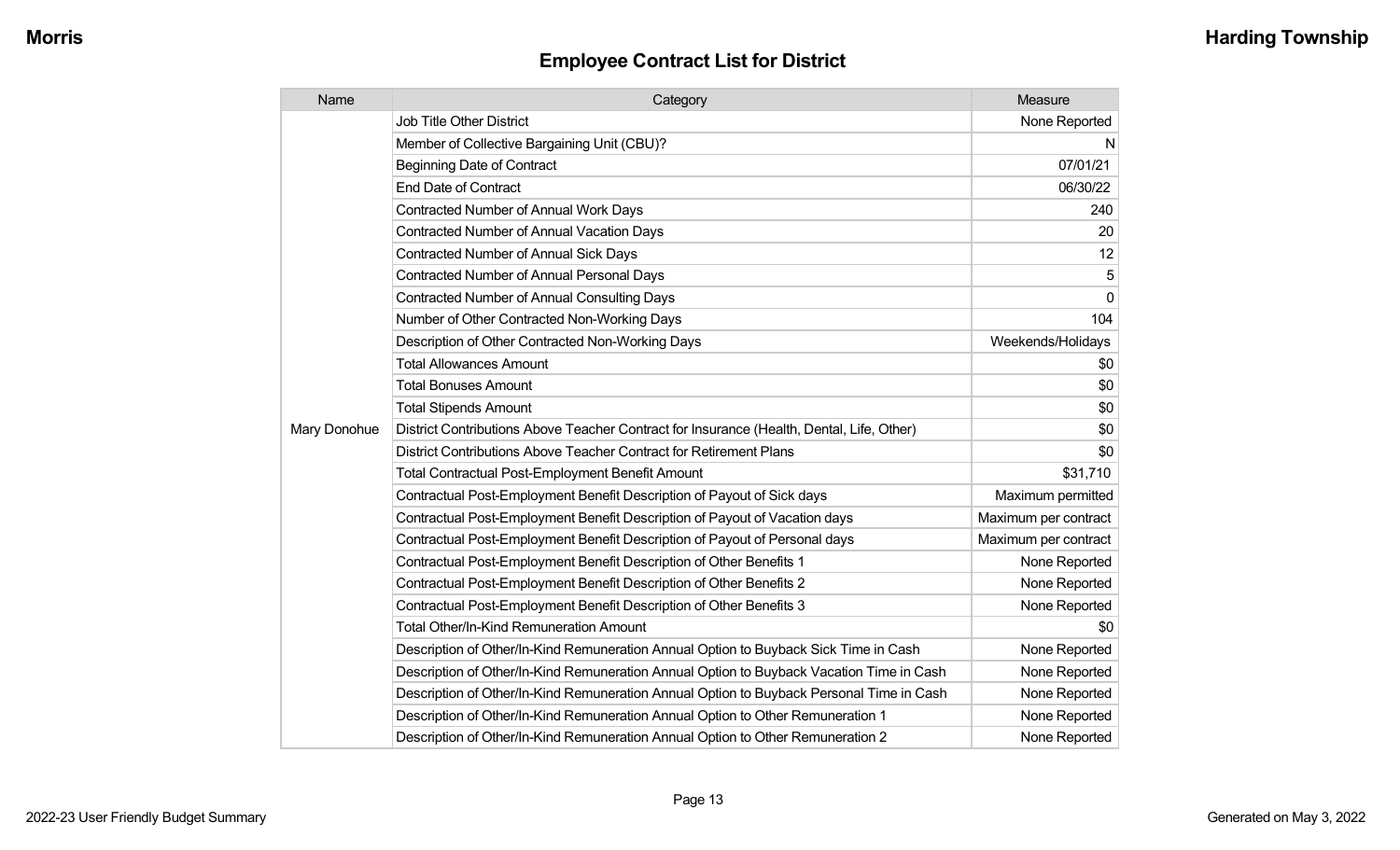| Name                   | Category                                                                                  | Measure                  |
|------------------------|-------------------------------------------------------------------------------------------|--------------------------|
| Mary Donohue           | Description of Other/In-Kind Remuneration Annual Option to Other Remuneration 3           | None Reported            |
|                        | <b>Additional Comment 1</b>                                                               | None Reported            |
|                        | <b>Additional Comment 2</b>                                                               | None Reported            |
|                        | <b>Additional Comment 3</b>                                                               | None Reported            |
|                        | <b>Job Title</b>                                                                          | Superintendent           |
|                        | Job Title II                                                                              | N/A                      |
|                        | <b>Base Annual Salary Amount</b>                                                          | \$211,662                |
|                        | Full-Time Equivalent (FTE)                                                                | 1.0                      |
|                        | <b>Shared with Another District?</b>                                                      | N                        |
|                        | <b>Shared County</b>                                                                      | None Reported            |
|                        | <b>Shared District</b>                                                                    | None Reported            |
|                        | <b>Job Title Other District</b>                                                           | None Reported            |
|                        | Member of Collective Bargaining Unit (CBU)?                                               | N                        |
|                        | <b>Beginning Date of Contract</b>                                                         | 07/01/21                 |
|                        | <b>End Date of Contract</b>                                                               | 06/30/22                 |
|                        | <b>Contracted Number of Annual Work Days</b>                                              | 240                      |
| <b>Matthew Spelker</b> | Contracted Number of Annual Vacation Days                                                 | 25                       |
|                        | <b>Contracted Number of Annual Sick Days</b>                                              | 12                       |
|                        | <b>Contracted Number of Annual Personal Days</b>                                          | 5                        |
|                        | <b>Contracted Number of Annual Consulting Days</b>                                        | $\mathbf{0}$             |
|                        | Number of Other Contracted Non-Working Days                                               | 104                      |
|                        | Description of Other Contracted Non-Working Days                                          | Weekends/Holidays        |
|                        | <b>Total Allowances Amount</b>                                                            | \$7,050                  |
|                        | <b>Total Bonuses Amount</b>                                                               | \$0                      |
|                        | <b>Total Stipends Amount</b>                                                              | \$0                      |
|                        | District Contributions Above Teacher Contract for Insurance (Health, Dental, Life, Other) | \$5,000                  |
|                        | District Contributions Above Teacher Contract for Retirement Plans                        | \$0                      |
|                        | <b>Total Contractual Post-Employment Benefit Amount</b>                                   | \$38,175                 |
|                        | Contractual Post-Employment Benefit Description of Payout of Sick days                    | <b>Maximum Permitted</b> |